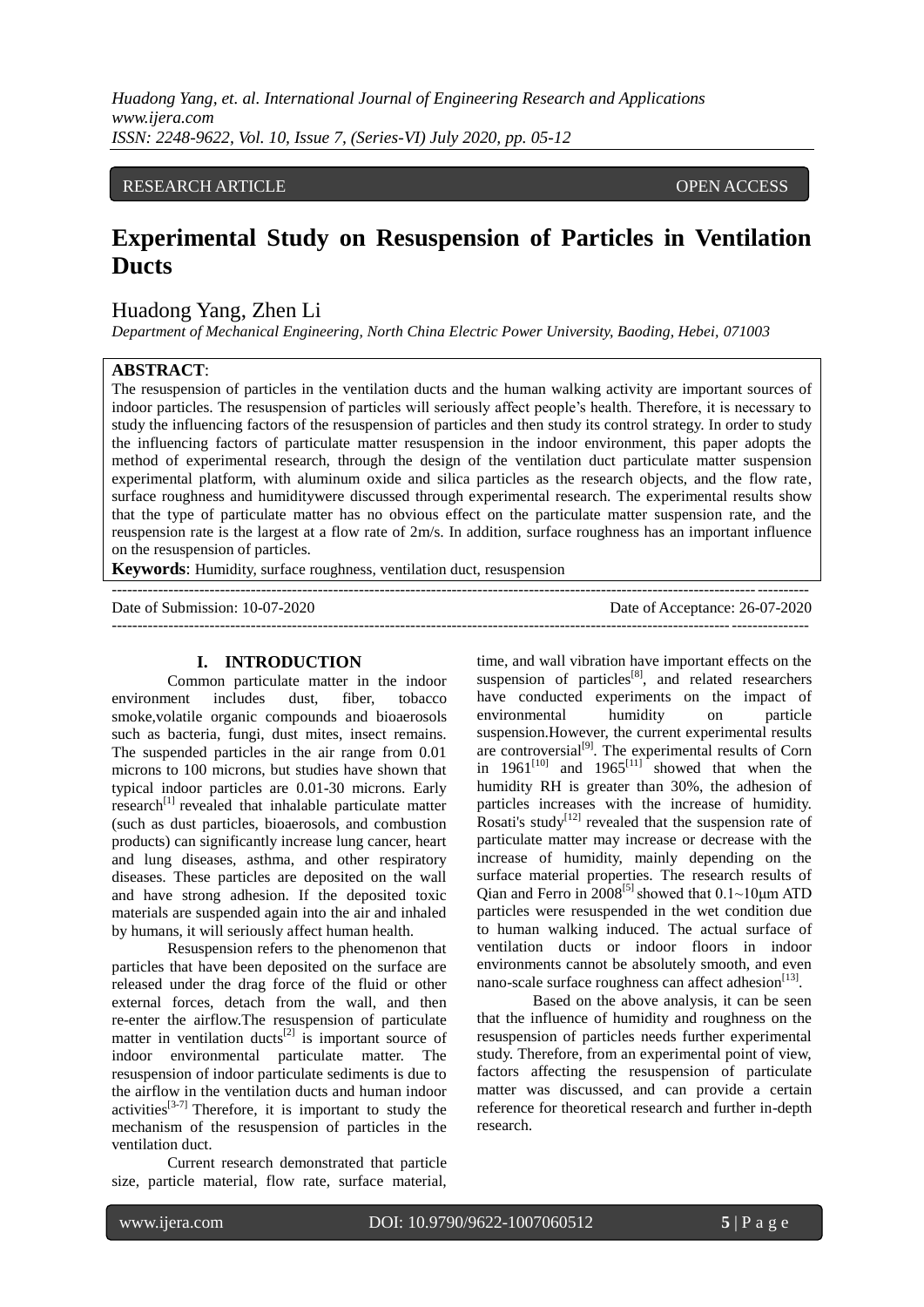# **II. EXPERIMENT PRINCIPLE**

## **2.1 Experiment method**

The study found that temperature, humidity, flow rate, wall surface roughness and other factors have a certain impact on the resuspension of particulate matter in the ventilation duct. In this experiment, controlled variable method is applied to

Variable Speed Fan

study the effect of these factors on resuspension rate of particles in ventilation ducts. The resuspension rate of particles in the ventilation duct can be achieved by measuring and comparing the difference in particle concentration before and after gas flow. The specific principle is shown in Figure 1.



Sensors: temperature, humidity and speed

**Figure 1**. Test rig for particle resuspension in duct

As shown in Figure 1, the flow rate can be controlled by a variable speed fan, the wall roughness can be controlled by changing the substrate of the test section, and the humidity can be controlled by humidification. Due to the limitations of the experimental conditions, the temperature conditions are difficult to control. Therefore, the effect of temperature on resuspension rate of particles is not discussed in this experiment. The values of flow rate, temperature and humidity can be measured by corresponding sensors.

By modifying the above control conditions, the corresponding suspension rate (concentration difference) can be obtained. By comparing and analyzing the suspension rates under different control conditions, the influence of different control conditions on the secondary suspension of particles in the ventilation duct can be obtained.

## **2.2 The test rig configuration**

The test rig is mainly composed of three parts: a generation module, a measurement module and an auxiliary module. The generation module includes an adjustable-speed fan, a ventilation duct, and a detachable experiment board. The measurement device includes a temperature and humidity sensor, a wind speed sensor, and a particle concentration sensor. And auxiliary module includes duct sealing device, grid, pipe bracket and adjustable height fan support frame.

The overall size of the ventilation duct is 25cm×25cm×240cm, and the stainless steel plate with a thickness of 1mm is selected as the material, which can not only ensure the strength of the entire ventilation duct, but also realize the simulation of the actual ventilation duct. In addition, the structural design at both ends of the pipeline can expand the adjustable flow rate range during the entire experiment, and provide convenience for exploring the influence of different flow rates on the resuspension. The adjustable-speed fan, with an outer diameter of 24cm, fits into the entire ventilation duct. It is the power source for the entire experiment, and can continuously provide a stable airflow during the experiment. In addition, the combination of its speed control device and flow sensor can basically adjust any flow rate, which provides a strong guarantee for the study of the effect of flow rate on the resuspension of particles in the experiment. The design of the detachable experiment board adopts the way of rubber nesting. The rubber ring with a thickness of 1mm has the following characteristics. The shape of the inner ring is seamlessly matched with the fixed glass plate, and the shape of the outer ring is aligned with the stainless steel cutout; the whole glass is recessed inside the rubber plate, but its upper surface is flush with the inner wall of the pipe. In addition, the glass glue is used to bond the outer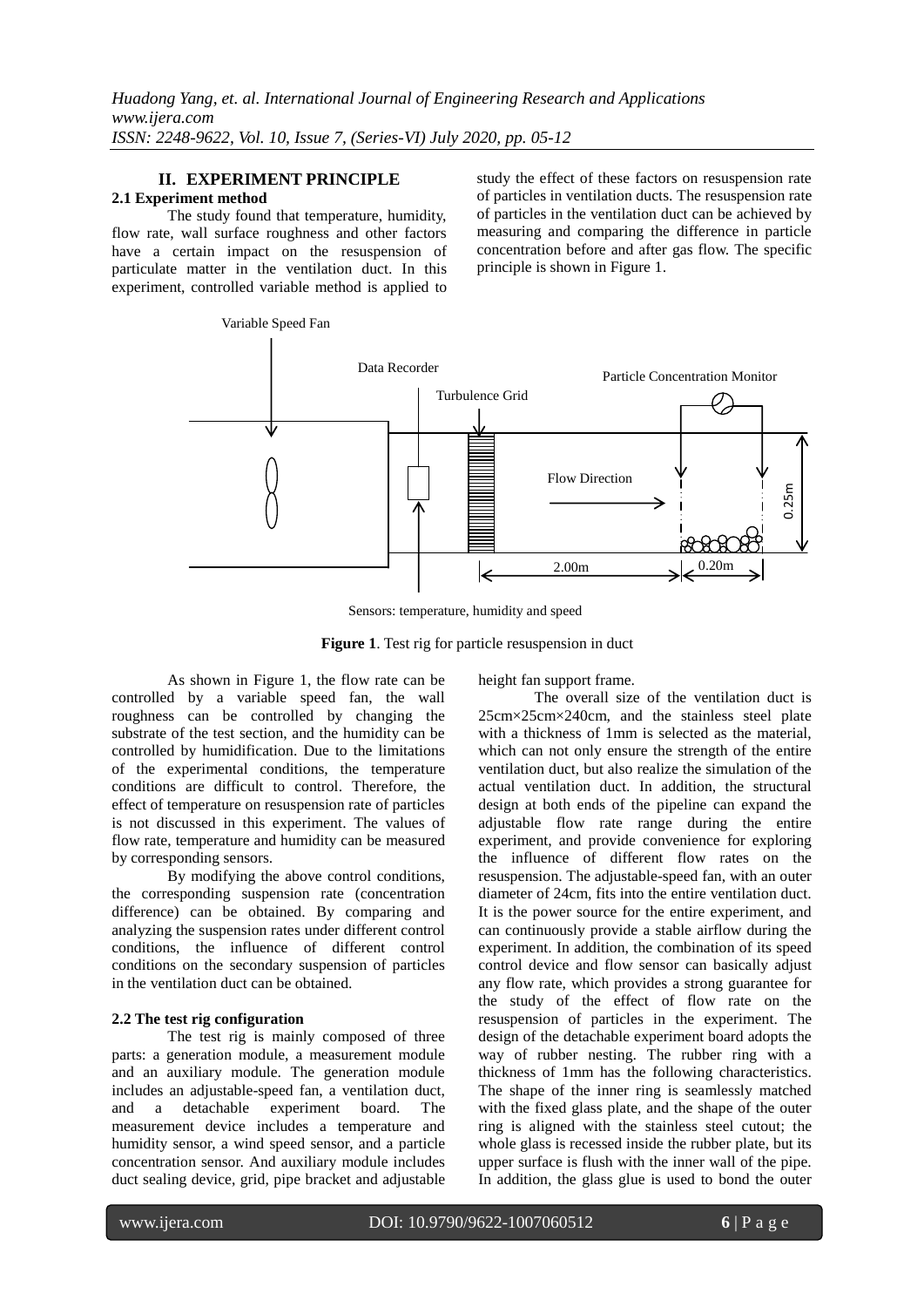ring of the glass plate and the stainless steel plate to ensure the tightness of the entire device. The transparent features on the upper surface and both sides of the pipe provide convenient conditions to observe the internal situation at any time, and also leave room for the subsequent installation of high-speed cameras to capture the movement of particles in the resuspension state. The lower surface is removable and replaceable. The device provides a strong feasibility for exploring the influence of the duct inner surface roughness on the resuspension in the experiment.

The temperature sensor, humidity sensor and wind speed sensor are installed at the same distance from the fan. The measurement method is embedded in the inner wall of the duct. The corresponding indicator can be displayed in time and accurately during the experiment. The feedback information can also help more accurately control the temperature, humidity and wind speed. Two particle concentration sensors are installed on the same side of the inner wall of the duct in sequence, located at the front and back of the detachable glass plate, so the concentration difference of sensors can be used to calculate the resuspension rate.

The sealing device adopts a complete coordination with the fan. This structure can effectively expand the adjustable wind speed range of the entire device, and also provides a strong guarantee for the entire experimental exploration process. The grid is composed of equally spaced gaps, and the size fits perfectly with the inner wall of the duct, which can ensure that the turbulent flow of the ventilation nozzle is converted into the laminar flow in the ventilation duct, so that it is consistent with the actual ventilation duct. The support is made of aluminum alloy, which can effectively support the ventilation duct. The height-adjustable fan support frame realizes the adjustability of the entire fan within a certain height range through the adjustability of the bolt height on the basis of ensuring that the fan can be fixed.

## **III. EXPERIMENT**

## **3.1 Control and measurement of experimental variables**

(1) Flow rate control and measurement

In order to study the effect of different flow rates on the resuspension of particulate matter, we use variable speed fans to control the flow rate. The flow rate ranges from 0 to 30m/scan be generated to meet the needs of the experiment. It can be easily achieved by rotating the governor knob. The flow rate can be continuously adjusted and controlled. The flow rate is measured by a speed sensor which can measure and display the flow rate in real time.

(2) Control and measurement of roughness

As mentioned above, the roughness of the wall is also an important factor affecting the resuspension of particles, and the control and measurement of the roughness variables are also crucial. Combining actual experimental conditions and experience, the surface roughness is equivalently replaced with sandpaper of different particle sizes. The roughness can be changed by changing different sandpaper particle sizes.

Finally 80, 240, 360 grit sandpapers were selected in this experiment to represent the wall surface roughness.

(3) Selection and concentration measurement of particulate matter

As mentioned above, the type of particulate matter, its size, and surface conditions are also an important factor affecting the resuspension of particulate matter. The following solutions are adopted for the measurement of the type and concentration of particulate matter:

Taking into account the influence of different types, particle sizes, and surface conditions of actual particles, two different particles can be selected in the experiment, namely small-diameter silica particles and large-diameter aluminum oxide particles. The particles are evenly smeared on the corresponding test board and placed in the test section to simulate the effect of different particles on resuspension.

In order to measure the concentration of particles before and after test section and calculate the resuspension rate, two particle concentration sensors are used. The value of the sensor can be returned to the computer through the serial port for direct reading.

# **3.2 The overall plan of the experiment**

As mentioned above, this experiment mainly uses the controlled variable method to study the size of the resuspension rate of particulate matter in the ventilation duct under different particulate matter type, temperature, humidity, flow rate, and surface roughness. In the experiment, the effects of flow rate and humidity are studied in turn, and the effects of particle types and surface roughness are throughout the experiment. Specific steps are as follows:

(1) The effect of flow rate on resuspension of particulate matter

In order to study the impact of flow rate on resuspension of particulate matter, other variables must be completely consistent and unchanged. By modifying the flow rate, the concentration difference in the corresponding situation should be measured.In this experiment, 6 group tests with different particles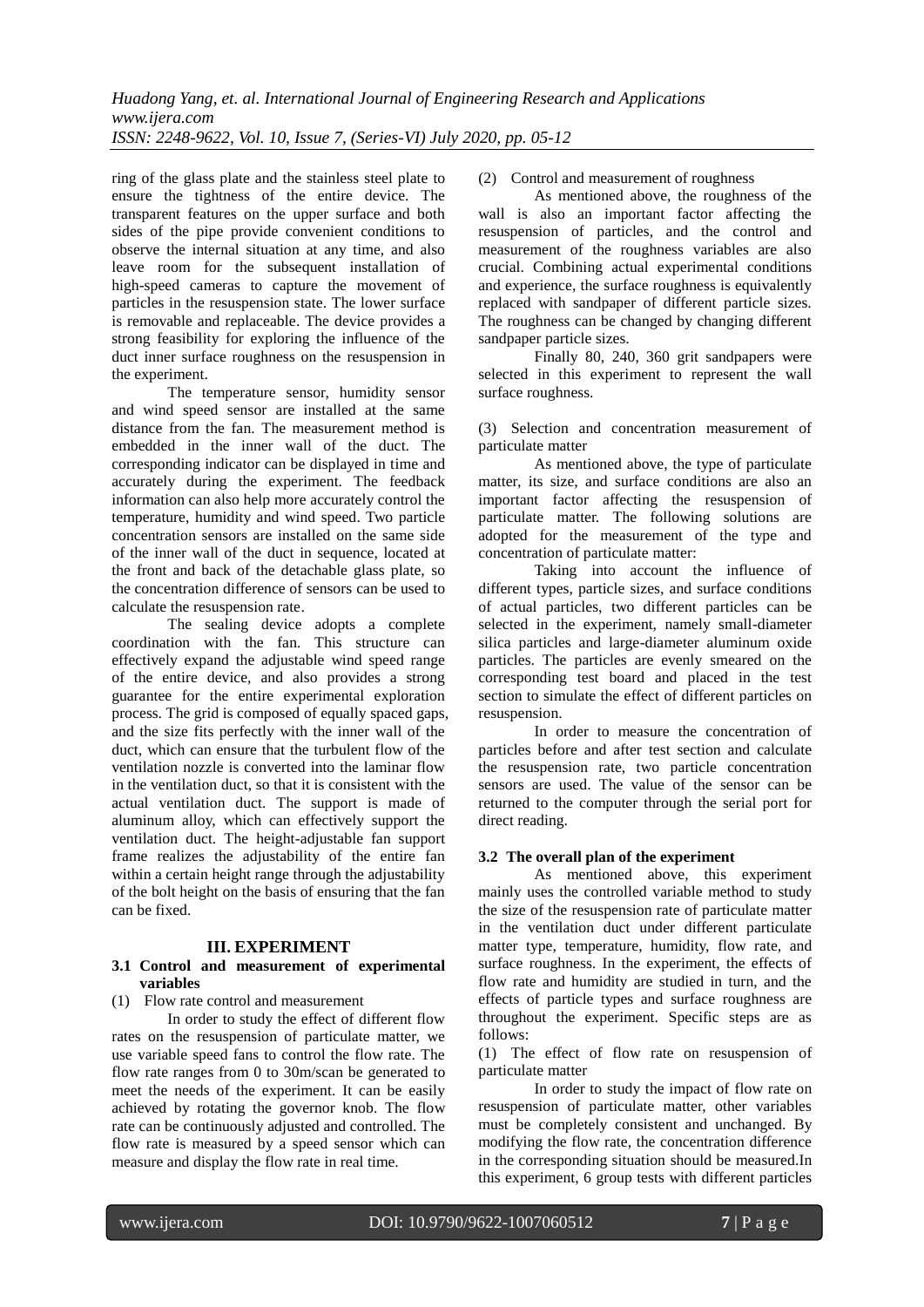and different surface roughness will be implemented.

(2) The influence of humidity on resuspension of particulate matter

When studying the influence of humidity on resuspension of particulate matter, it is necessary to ensure that other variables are completely consistent. It should be noted that flow rate in this group of experiments should be 2m /s in which is the maximum resuspension rate in the above experiments.Because the indoor humidity is difficult to recover in a short time after the humidity changes, so this group of experiments must pay attention to adjusting the humidity from small to large.Similarly, different particles and different surface roughness were used for humidity experiments, 6 group tests were implemented.



# **IV. EXPERIMENT RESULTS DISCUSSION**

**Figure 2.**The relationship between the resuspension of aluminum oxide and the surface roughness, flow rate (PM2.5 measured value)

On the basis of the above-mentioned experimental device and experimental plan, relevant experiments were carried out, and the experimental data was recorded in detail.



**Figure 3**. The relationship between the resuspension of aluminum oxide and the surface roughness, flow rate (PM10 measured value)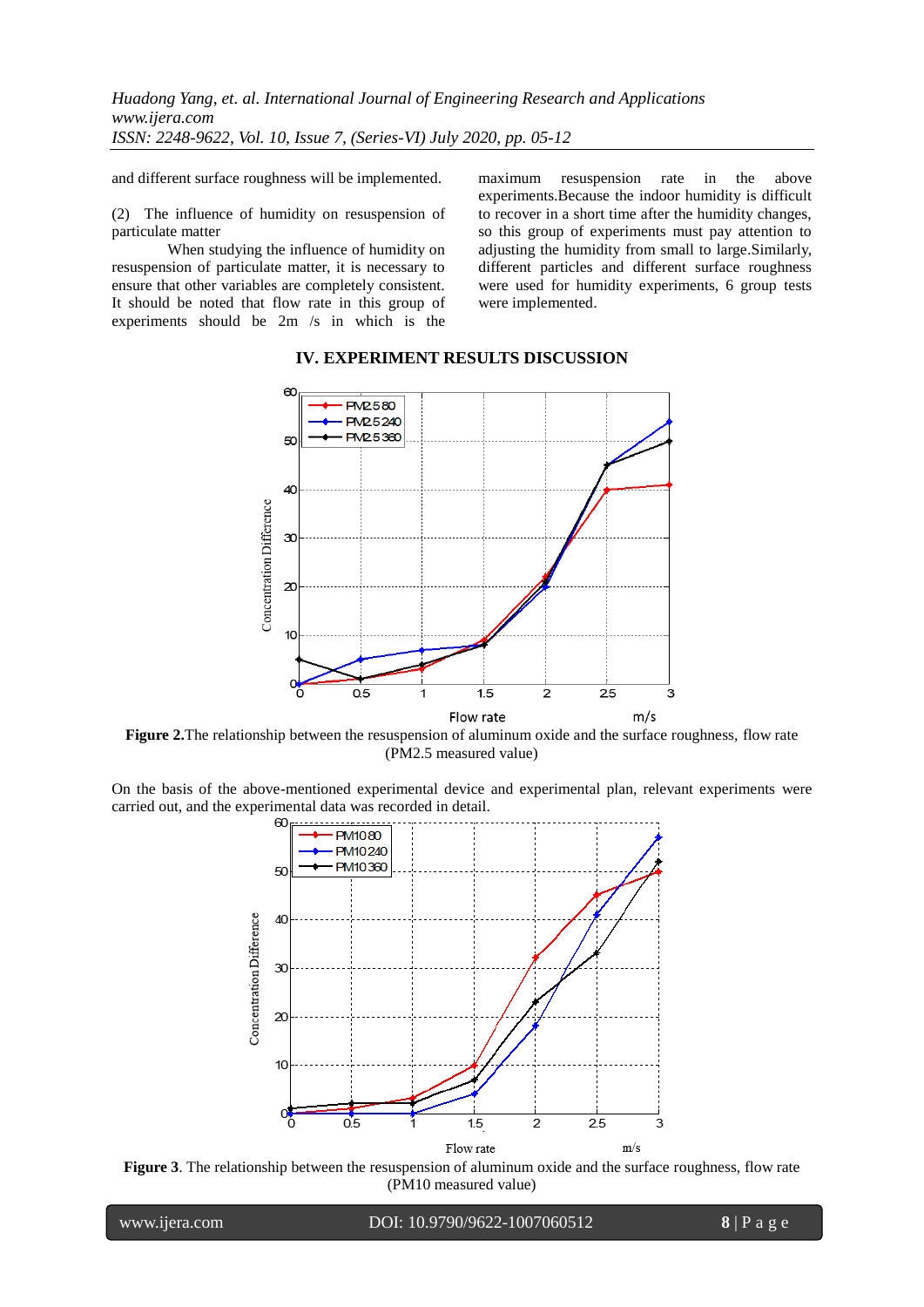It can be found from Figure 2 and Figure 3 which are the concentration difference curve of the two concentration sensors before and after test section for the aluminum oxide at different flow rates when the surface roughness is different. From the experiment results, we can find that for flow rate 0-1m/s, the concentration difference before and after test section is in the range 0-8 which is basically unchanged or slightly changed. If flow rate is greater than 1m/s, the concentration difference increases.And when flow rate is 2m/s, the concentration difference increases sharply. However, when flow rate exceeds 2.5m/s, the concentration difference drops again. It shows that the resuspension of particle in the ventilation duct differs depending on flow rate, the effect of flow rate above 3m/s has a relatively stable effect on the resuspension of particlein the ventilation duct. And also, for flow rate 2m/s, it has the greatest impact on the resuspension of particles. From these figures, it can be found that the effect of surface roughness is little.



**Figure 4**.The relationship between the resuspension of silica and the surface roughness, flow rate(PM10 measured value)



**Figure 5**.The relationship between the resuspension of silica and the surface roughness, flow rate (PM2.5 measured value)

י

www.ijera.com DOI: 10.9790/9622-1007060512 **9** | P a g e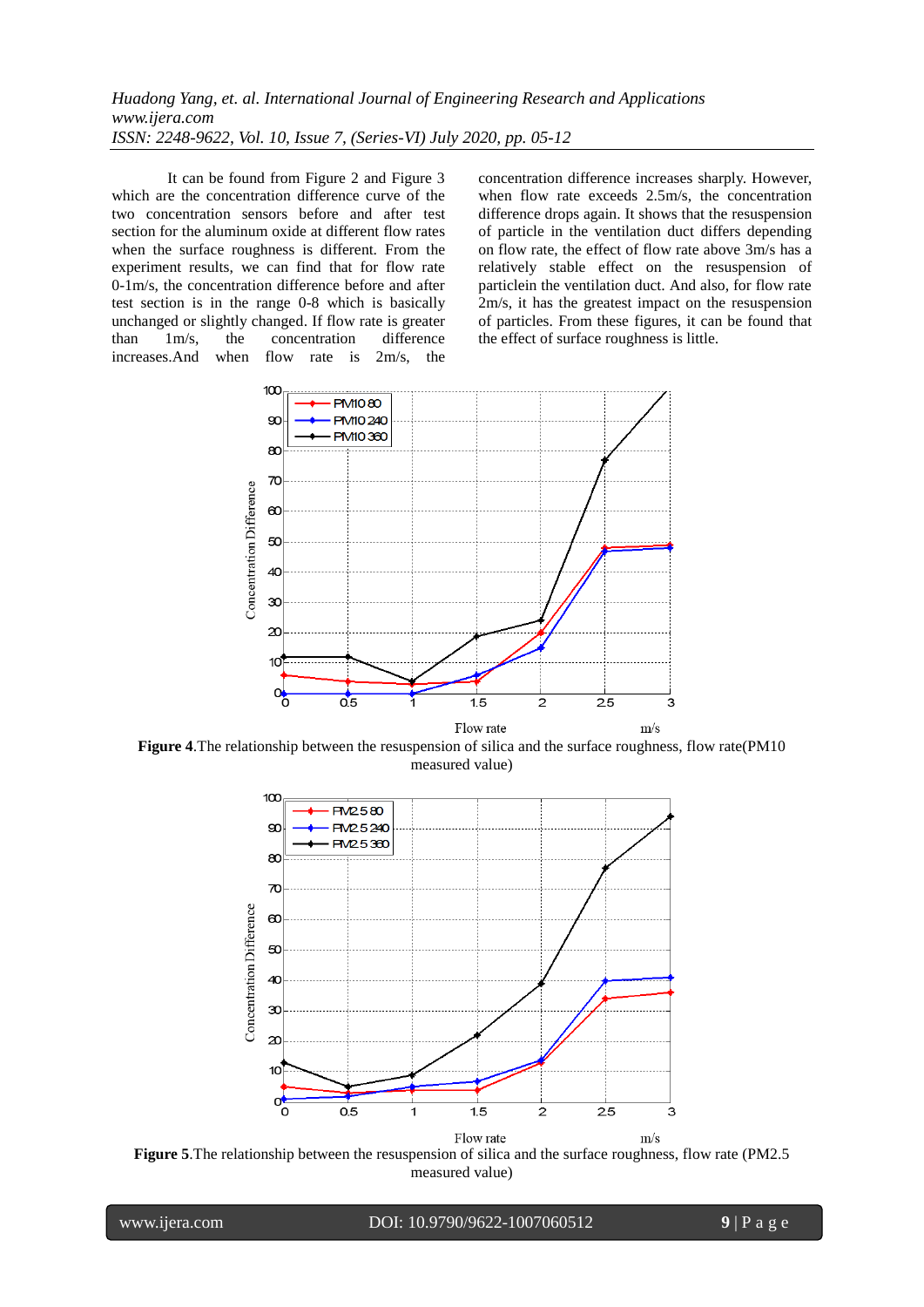It can be found from Figure4 and Figure 5 which are the concentration difference before and after test section for the silica under different flow rateswhen surface roughness is different. From the experiment results, we can find that forflow rate 0-1m/s,the concentration difference before and after test section is in the range 0-10 which is basically unchanged or slightly changed. If flow rate is greater than 1m/s, the concentration difference increases. When the wind speed is 2m/s, the concentration difference increases sharply. If flow rate exceeds 2.5m/s, the concentration difference decreases again. It shows that the resuspension is different under different flow rate. Similarly, when flow rate is greater than 3m/s, the effect of flow rateis relatively stable. It can be found that when the surface roughness is 80 and 240, there is little change for the concentration difference, while the roughness is 360 the concentration difference increase obviously.

By comparing Figure2-5, it can be seen that the flow rate affects the resuspension rate of particles for aluminum oxide and silica and the change trend is almost the same. It shows that the flow rate affects the resuspension of different particles in the ventilation duct. The change of roughness has different effects on aluminum oxide and silica, which shows that the roughness has different effects on the resuspension of different particles in the ventilation duct.



**Figure 6.** The relationship between the resuspension of aluminum oxide and the surface roughness, humidity (PM2.5 measured value)



**Figure 7.**The relationship between the resuspension of aluminum oxide and the surface roughness, humidity (PM10 measured value)

י

www.ijera.com DOI: 10.9790/9622-1007060512 **10** | P a g e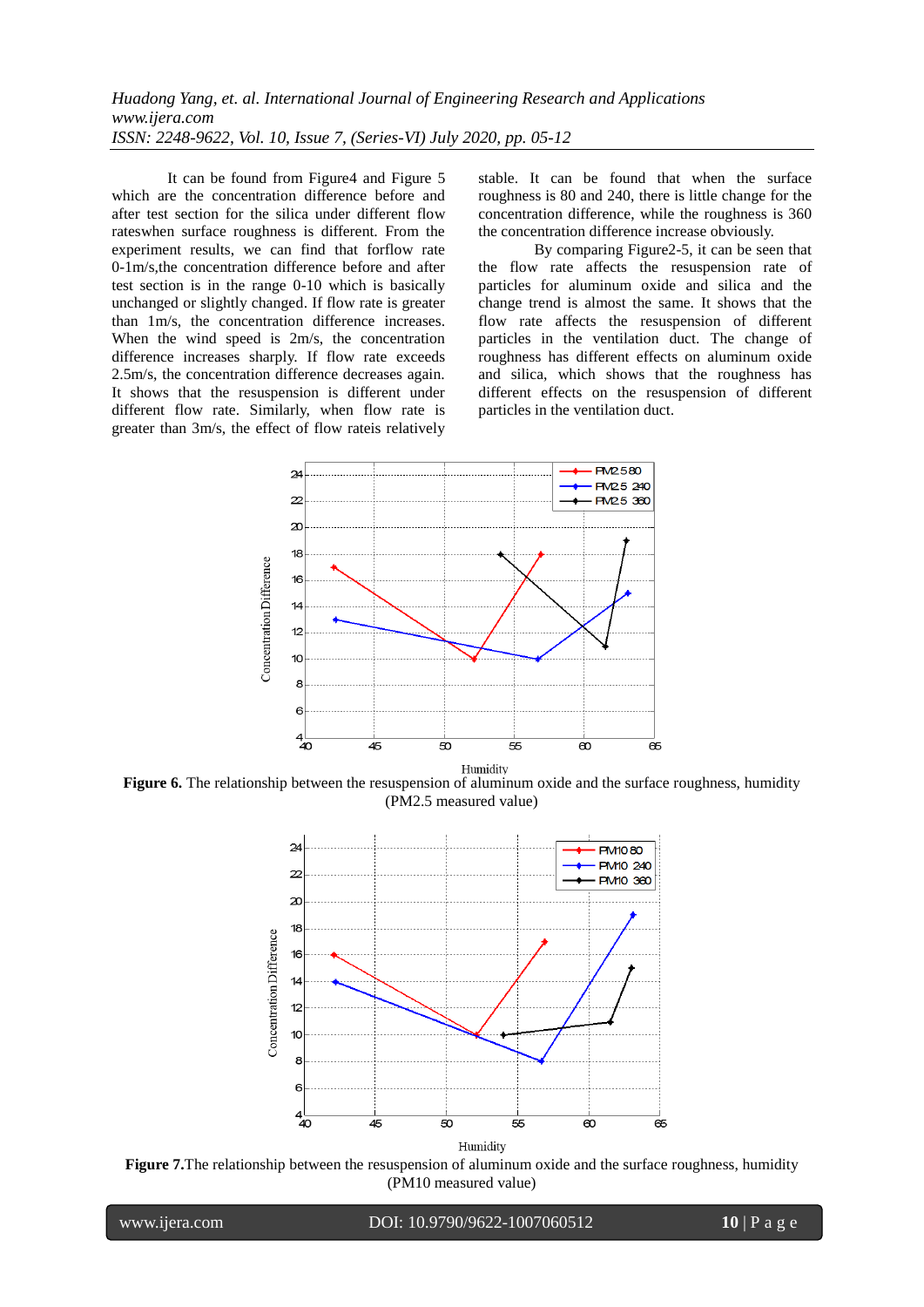It can be found from Figure6 and Figure 7 which arethe concentration difference of aluminum oxidebefore and after test section with different humidity when the flow rate is 2m/s and the surface roughness is different. It can be found that in the process of increasing humidity, the concentration difference firstly became larger and then smaller. The minimum value appeared in the humidity range of 55%-60%, and the minimum concentration difference ranged from 8-10, which indicated that the resuspension of particles in the ventilation ducts is different under different humidity. It can be found that the surface roughness affects the resuspension of particles to a certain extent, but no obvious regularity can be seen.



**Figure 8.**The relationship between the resuspension of silica and the surface roughness, humidity (PM2.5 measured value)



**Figure 9.**The relationship between the resuspension of silica and the surface roughness, humidity (PM10 measured value)